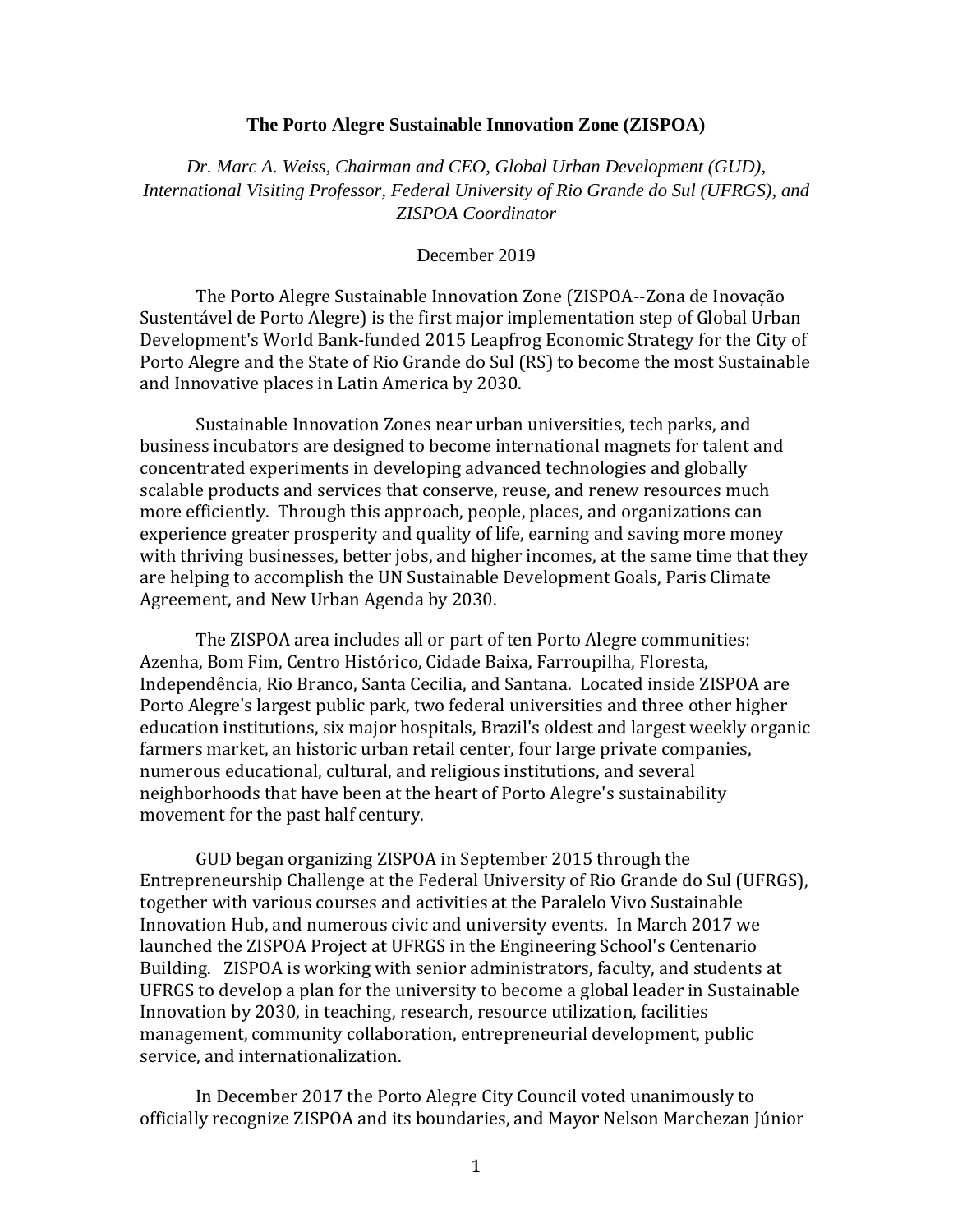signed this legislation into law in March 2018. Currently ZISPOA is working with the Porto Alegre City Government to include the Sustainable Innovation Zone as part of updating the city's master urban development plan.

ZISPOA is based on six key elements: *Innovation and Technology*, *Entrepreneurship and Startups*, *Sustainability and Resource Efficiency*, *Creativity and Collaboration*, *Participatory Community Management*, and *Business-Friendly Environment*. Thus far ZISPOA is focused on becoming more solar-powered, more bike-friendly, more renewable technology-friendly (zero waste/recycling/circular economy), more energy-efficient, and more digitally connected.

The ZISPOA network includes university professors and students, young entrepreneurs and professionals, collaborative houses and sustainability organizations. Operating as a citizen-led, community-oriented, university and private sector movement, in active collaboration with UFRGS, the Porto Alegre City Government, and the Swedish and US governments, to date ZISPOA has helped launch numerous sustainable startup businesses, including Loop, Re-ciclo, and Volta; built a solar charging station for electric car sharing at Shopping Total with MVM, Orkestra, and YES; built the Solar Poste with Elysia for charging mobile devices in the courtyard of the UFRGS Administration School; promoted solar "trees" with OZ Engenharia; developed the Espaço Floresta community gardening and composting center at a city-owned recycling facility; and built the ZISPOA Sustainable Parklet with Tetra Pak, Josephyna's, Sim Sala Bim, Elysia, Solidarieadade, and Urban Ode.

In addition, ZISPOA has helped organize many other initiatives including a wide range of weekly seminars (ZIStalks), workshops, lectures, festivals, and networking events such as monthly Green Drinks. Events have ranged from two UN-Habitat Urban Thinkers Campuses during November 2017 and December 2019; Sweden-Brazil Innovation Week activities during October 2016, October 2017, and September 2019; a ZISPOA World Environment Day Festival at Vila Flores in June 2016; a ZISPOA Bike-Friendly Festival in October 2017; and much more.

ZISPOA involves many projects and working groups, including: Professores Conselheiros da ZISPOA (ZISProf), a network of more than 150 professors from 15 universities in metropolitan Porto Alegre supporting ZISPOA's activities through teaching and research; ZISPOA nas Universidades (ZUNI), involving hundreds of students engaging in ZISPOA research and action through university courses and programs; POA Solar, promoting solar energy throughout ZISPOA and Porto Alegre; Bike-Friendly ZISPOA, promoting dedicated bike lanes (ciclovias), secure bike parking (paraciclos), bike sharing, parklets as outdoor gathering spaces, and bike apps; and many other projects.

ZISPOA works very closely with Porto Alegre's Mayor, City Government, City Council, businesses and associations, collaborative houses and startup hubs,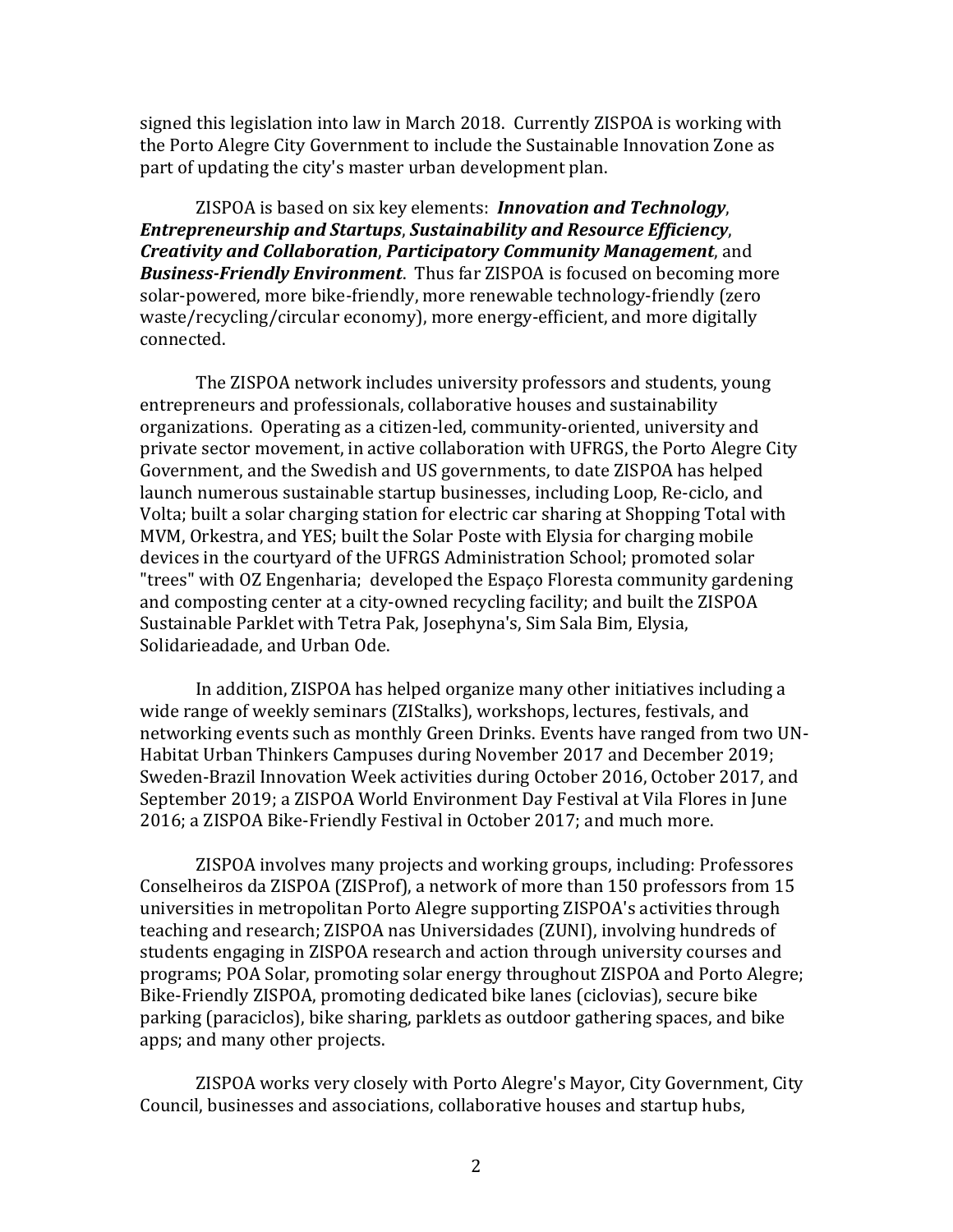coworking and maker spaces, sustainability and social advocacy and service groups, and many other key stakeholder organizations, including Pacto Alegre, Aliança de Inovação, Virada Sustentável, Porto Alegre Inquieta, TodaVida, UFO, GRID, Pulsar, PROPUR-GPIT, Point, Casa Guandu, Vila Flores, Aeromovel, Minha Porto Alegre, Josephyna's, Global Shapers, Casa das Cidades, INSPE, Órbita Coworking, CRA‐RS, IAB-RS, CAU-RS, Engineers Without Borders, Misturai, Solidarieadade, Singularity University, Porto Alegre Resiliente, Marquise 51 Hub Criativo, TransLab, WOW, Nós Coworking, POA Hub, Distrito Criativo, Distrito Empreendedor, Fábrica do Futuro, UFRGS Parque Zenit, WRI Brasil, and numerous others.

Through GUD, Sustainable Innovation Zones are now beginning to spread to other cities. Currently two more have recently been launched: 1) ZISSAN in Santo Angelo, a smaller Brazilian city in Rio Grande do Sul; and 2) ACTA in Panama City, Panama. GUD also is working to help organize Sustainable Innovation Zones in other cities, including London (UK), Toronto (Canada), and New York City (US).

ZISPOA's strategy incorporates many aspects of a successful "technology innovation ecosystem" (as identified by the World Bank) -- college and university education and research, technology transfer, business incubators and accelerators, startup hubs, coworking and maker spaces, fab labs, hackathons, meetups, boot camps, angel investors, venture capital, financial and regulatory incentives, etc. - and adds four more vital components: 1) place-based community emphasis; 2) primary purpose promoting Sustainable Innovation technologies, businesses, and talent; 3) active participation and support by sustainability, social, and creative design experts and activists (in addition to entrepreneurs and technologists) and, 4) empowered by a grassroots citizen movement.

In addition, ZISPOA's commitment to generating Inclusive Prosperity in urban neighborhoods represents a "community development ecosystem" as defined by Robert Zdenek and Dee Walsh in their recent book about Community Development Corporations (CDCs), producer and consumer cooperatives, and other community-based and affordable housing development organizations in the US. The key distinction about ZISPOA as a community development ecosystem is its primary focus on Sustainable Innovation. Indeed, ZISPOA's Sustainable Communities approach is comparable to EcoDistricts, Transition Towns, and similar local sustainability movements.

ZISPOA also promotes the main activities of the "creative economy" and works with many organizations in Porto Alegre to encourage this approach, including INSPE, Vila Flores, Porto Alegre Inquieta, RS Criativo, and many other organizations.

## **REFERENCES**

Marcelo Gonzatto, "Porto Alegre Can Become a World Leaders in Sustainable Innovation, says US Urban Planner," *Zero Hora*, September 25, 2019.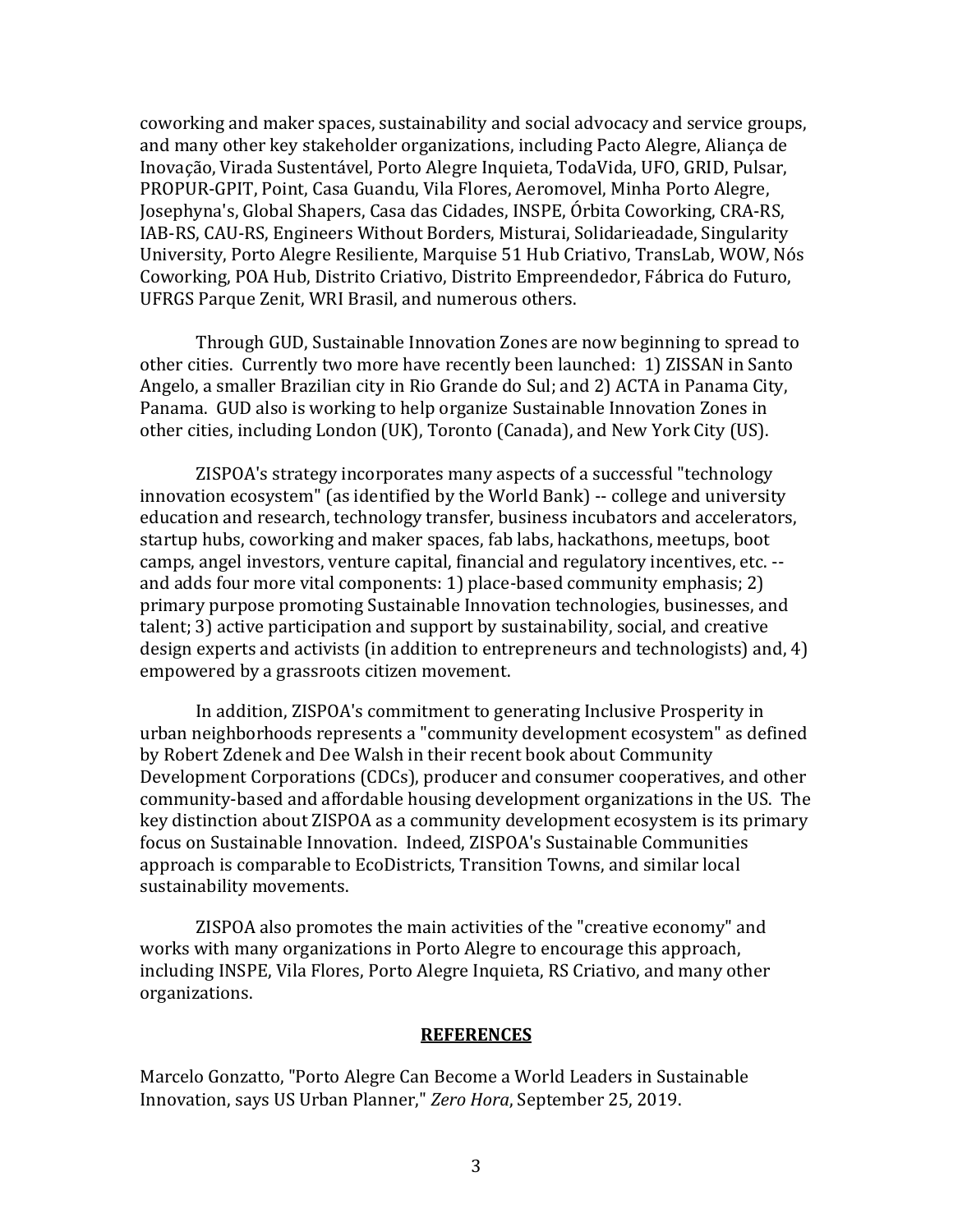"Innovation: Capital will have a Sustainable Parklet," *Correio do Povo*, April 8, 2019.

Bruna Oliveira, "Urbanism: ZISPOA Project Wants to Install First 100% Sustainable Parklet in Porto Alegre," *Jornal do Comércio*, April 2, 2019.

Marc A. Weiss, "Global Urban Development (GUD) in Brazil: The Porto Alegre Sustainable Innovation Zone (ZISPOA) and Urban Thinkers Campus." *World Urban Campaign Newsletter*, UN-Habitat, March 2018.

Marc A. Weiss, "Porto Alegre Urban Thinkers Campus: Sustainable Innovation Zones (ZIS) as Catalysts for the New Urban Agenda, Sustainable Development Goals, and Paris Climate Agreement through Citizen Empowerment, Entrepreneurial Engagement, and Strategic Collaboration." *World Urban Campaign Newsletter*, UN-Habitat, January 2018.

Marc A. Weiss, "Porto Alegre Urban Thinkers Campus: Sustainable Innovation, Citizen Empowerment, Entrepreneurial Engagement, and Strategic Collaboration." *World Urban Campaign Newsletter*, UN-Habitat, November 2017.

Marc A. Weiss, "Global Urban Development: The Porto Alegre Sustainable Innovation Zone (ZISPOA) – Two Years of Accomplishment and Progress." *World Urban Campaign Newsletter*, UN-Habitat, October 2017.

Robert Zdenek and Dee Walsh, *Navigating Community Development: Harnessing Comparative Advantages to Create Strategic Partnerships* (New York: Palgrave Macmillan, 2017).

Marc A. Weiss and Luis Felipe Nascimento, "The Rio Grande do Sul Leapfrog Economic Strategy and the Porto Alegre Sustainable Innovation Zone (ZISPOA)." *Policy in Focus*, 13,3, United Nations Development Program (UNDP), International Policy Center for Inclusive Growth, December 2016.

Victor Mulas and Mikel Gastelu-Iturri, *New York City: Transforming a City into a Tech Innovation Leader.* (Washington, DC: World Bank, November 2016).

Marc A. Weiss, "Global Urban Development (GUD) in Brazil: the Porto Alegre Sustainable Innovation Zone (ZISPOA) and the Paralelo Vivo Sustainable Innovation Hub." *World Urban Campaign Newsletter*, UN-Habitat, September 2016.

"Interview with Marc Weiss on a Sustainable and Innovative Economy for RS." *Revista Bens & Servi*ç*os*, Fecomércio-RS, Porto Alegre, Brazil, June 2016.

"Interview with Marc Weiss on RS as the Most Sustainable and Innovative Place in Latin America." *Jornal do Com*é*rcio* (*GeraçãoE*), Porto Alegre, Brazil, March 10, 2016.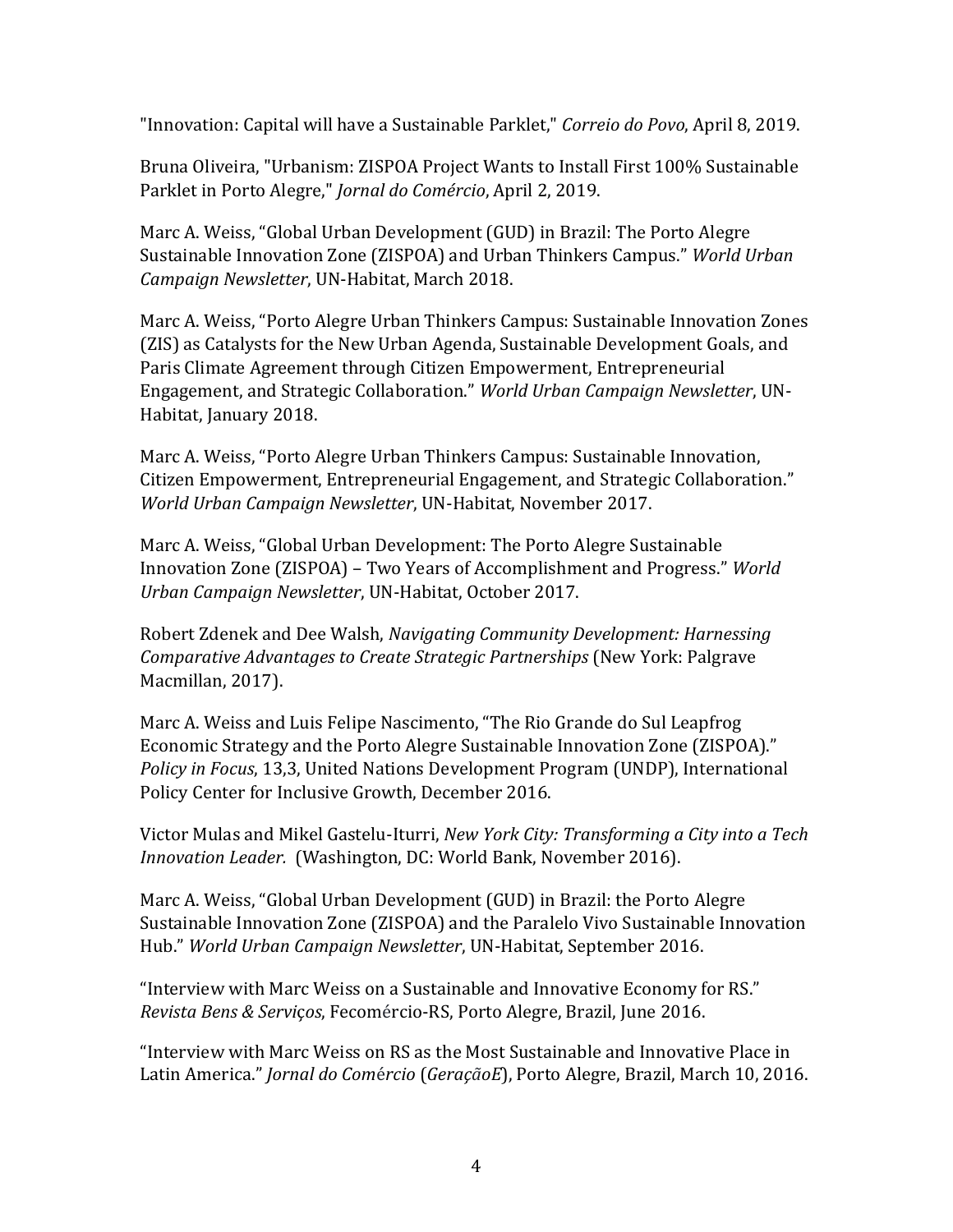Marc A. Weiss, "Global Urban Development, Paralelo Vivo, and Sustainable Innovation Zones in Porto Alegre, Brazil." *World Urban Campaign Newsletter*, UN-Habitat, October 2015.

Marc A. Weiss, Nancy J. Sedmak-Weiss, and Elaine Yamashita Rodriguez, *21st Century Leapfrog Economic Strategy: Rio Grande do Sul Becomes the Most Sustainable and Innovative Place in Latin America by 2030*. (Report by Global Urban Development and Unisinos to the Rio Grande do Sul State Government and the World Bank, Porto Alegre, Brazil, March 2015).

Marc A. Weiss and Erica Schoenberger, "Peter Hall and the Western Urban and Regional Collective at the University of California, Berkeley." *Built Environment*, 41, 1, February 2015.

Marc A. Weiss, Nancy J. Sedmak-Weiss, and Elaine Yamashita Rodriguez, *Local and Regional Economic Development Opportunities Related to the Implementation of the S*ã*o Jos*é *do Norte EBR Shipyard in Rio Grande do Sul.* (Report by Global Urban Development to the Rio Grande do Sul Development Agency, Federation of Industries of Rio Grande do Sul, and M. Stortti Business Consulting Group, Porto Alegre, Brazil, December 2012).

Marc A. Weiss, Nancy J. Sedmak-Weiss, and Ian Bromley, *Advanced Manufacturing and Sustainable Innovation: The Third Wave of Economic Growth for Minas Gerais.*  (Report by Global Urban Development to the Federation of Industries of Minas Gerais, Belo Horizonte, Brazil, October 2012).

Marc A. Weiss and James Hurd Nixon, *The Global Future of Green Capitalism.*  (Curitiba, Brazil: Energy and Climate Partnership of the Americas, and Washington, DC: Organization of American States, June 2011).

James Nixon, John Cleveland, Marc Weiss, and Al Victors. *Prosperity in Paradise: Growing the Sustainable Economy in Sarasota County*. (Final Report and Strategic Recommendations by Global Urban Development to the Sarasota County Government and the US Department of Energy, April 2011).

James Hurd Nixon and Marc A. Weiss, *Sustainable Economic Development Strategies.* (Washington, DC: Global Urban Development, 2011).

Tariq Banuri and Marc A. Weiss, *Global Climate Prosperity Agreement: The One Trillion Dollar Deal* (New York: United Nations Department of Economic and Social Affairs, March 2009).

Silicon Valley Climate Prosperity Council, *Climate Prosperity: A Greenprint for Silicon Valley*, (San Jose, CA: Joint Venture Silicon Valley Network, February 2009).